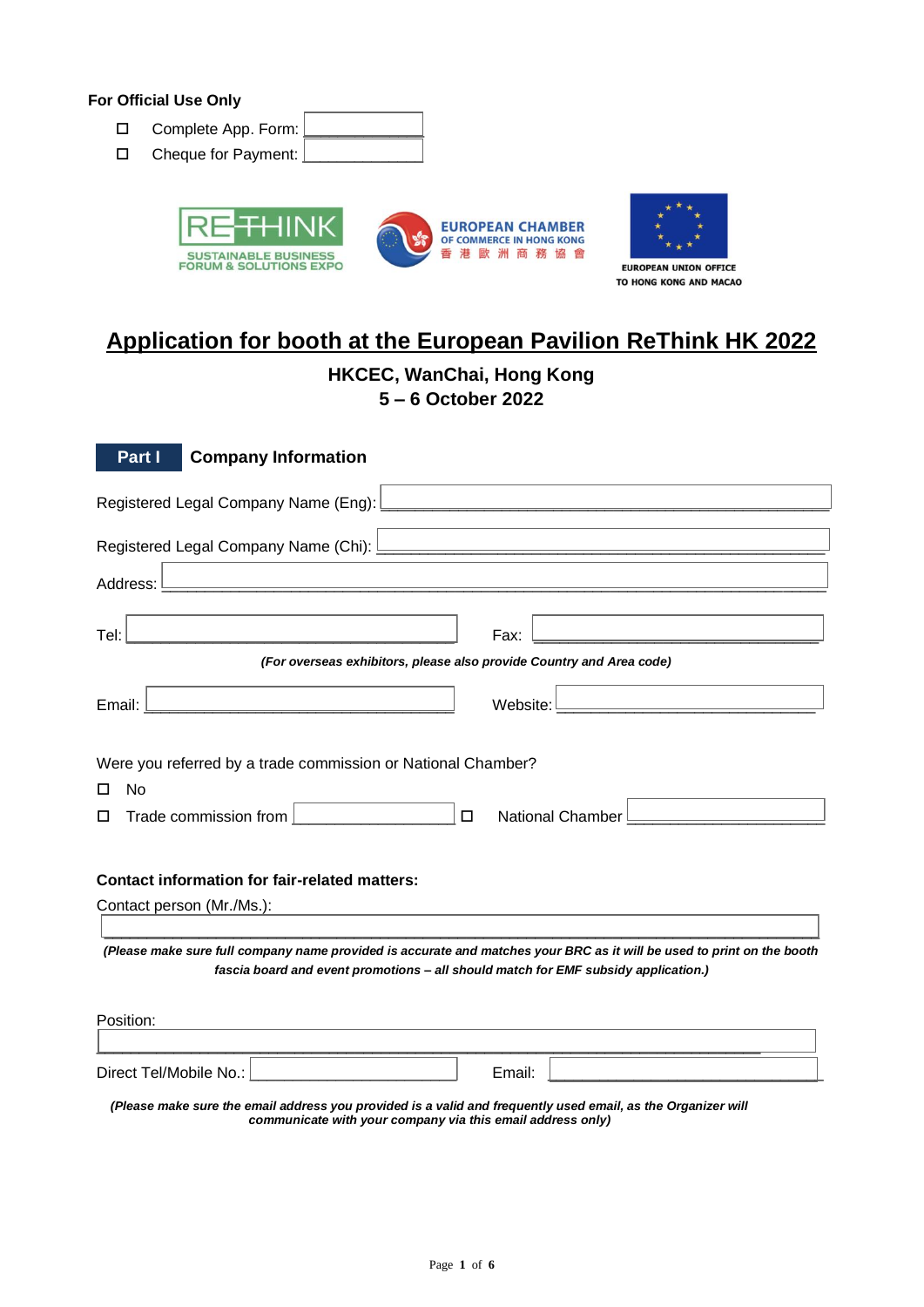# **Company/organization profile:**

| ⊡                                  | Manufacturer                                |   | Import/Exporter                  |      |                                   |            |   |  |
|------------------------------------|---------------------------------------------|---|----------------------------------|------|-----------------------------------|------------|---|--|
| □                                  | Government Organization                     | Ы | Wholesale/Distributor            |      |                                   |            |   |  |
| П                                  | <b>Trade Association</b>                    | ◻ | Sole Agent                       |      |                                   |            |   |  |
| П                                  | Service Provider                            |   | Manufacturer's Name:             |      |                                   |            |   |  |
| ◻                                  | Others (specify):                           |   |                                  |      | Product Country of Origin:        |            |   |  |
|                                    |                                             |   |                                  |      |                                   |            |   |  |
|                                    |                                             |   |                                  |      |                                   |            |   |  |
|                                    | Purpose of your attendance:                 |   |                                  |      |                                   |            |   |  |
| □                                  | Gather market & innovation information      |   | □                                | Meet | business                          | associates | & |  |
|                                    |                                             |   |                                  |      | exchange expertise                |            |   |  |
| ◻                                  | Seek partnership & investment opportunities |   | ▣                                |      | Evaluate for future participation |            |   |  |
| ◻                                  | Other (specify):                            |   |                                  |      |                                   |            |   |  |
| <b>Exhibit/service categories:</b> |                                             |   |                                  |      |                                   |            |   |  |
| □                                  | Sourcing & Manufacturing                    | □ | Prop Tech/Construction           |      |                                   |            |   |  |
| ◻                                  | Waste & Resource Management                 | □ | <b>F&amp;B/Consumer Products</b> |      |                                   |            |   |  |
| ◻                                  | <b>Transport &amp; Vehicles</b>             | ◻ | Logistics                        |      |                                   |            |   |  |
| L                                  | Other (specify):                            |   |                                  |      |                                   |            |   |  |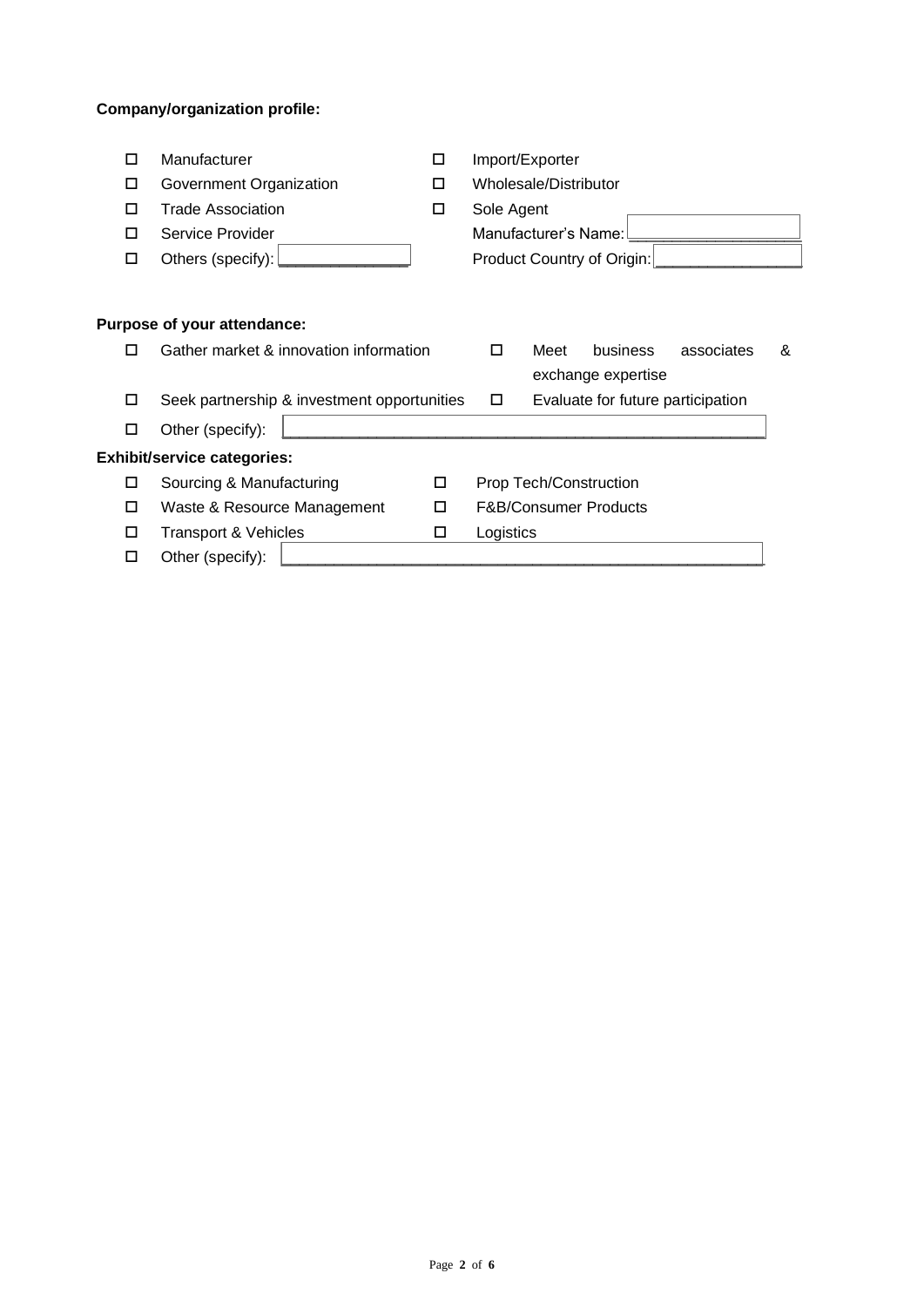# **Part II Participation Details**

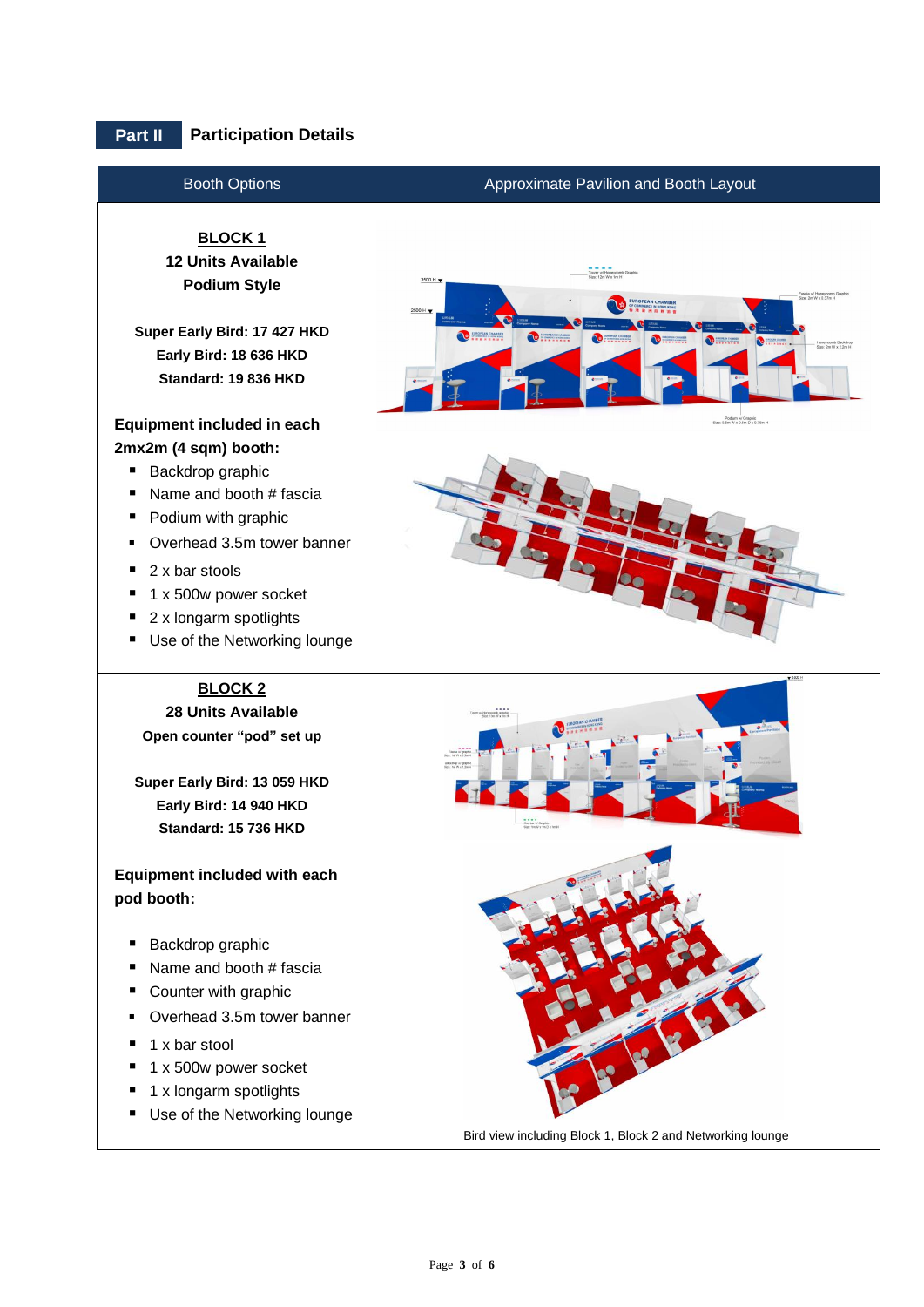#### Perks

- A-Z listing with profile, logo and social media links under Solutions Showcase on the ReThink HK website and delegate event app
- Unlimited posts on the ReThink: Insight web-blog
- 2 x exhibitor passes (2 days full access)
- One speaking slot for activities at the Pavilion (schedule to be finalized, subject to availability and early-bird confirmation)





## **Booths requested:**

| <b>Block Type</b>      | <b>Number of Units Requested</b> |
|------------------------|----------------------------------|
| Block 1 (max. 2 units) |                                  |
| Block 2 (max. 1 unit)  |                                  |

*(If you would like to request more booths, please apply as an individual exhibitor by contacting Ms Jenny Chuang, jenny.c@rethink-event.com / +85260826489)*

# **D. Additional Information**

#### **Funding for Sponsors / Exhibitors**

ReThink HK 2022 has been pre-approved for EMF funding. Non-listed enterprise registered in HK is eligible and will be able to apply directly to EMF for funding support for their market promotion activities carried out at ReThink HK 2022. Successful applicants can claim up to 50% of approved expenditure or maximum HK\$100,000, whichever is the less. For additional information on eligible criteria and what is covered by EMF don't hesitate to reach out to us at [marketing@eurocham.com.hk.](mailto:marketing@eurocham.com.hk) 

#### **High profile engagement tools:**

ReThink HK provide various sponsorship opportunities. For options and detailed information, please contact Ms Jenny Chuang, [jenny.c@rethink-event.com](mailto:jenny.c@rethink-event.com) / + 852 6082 6489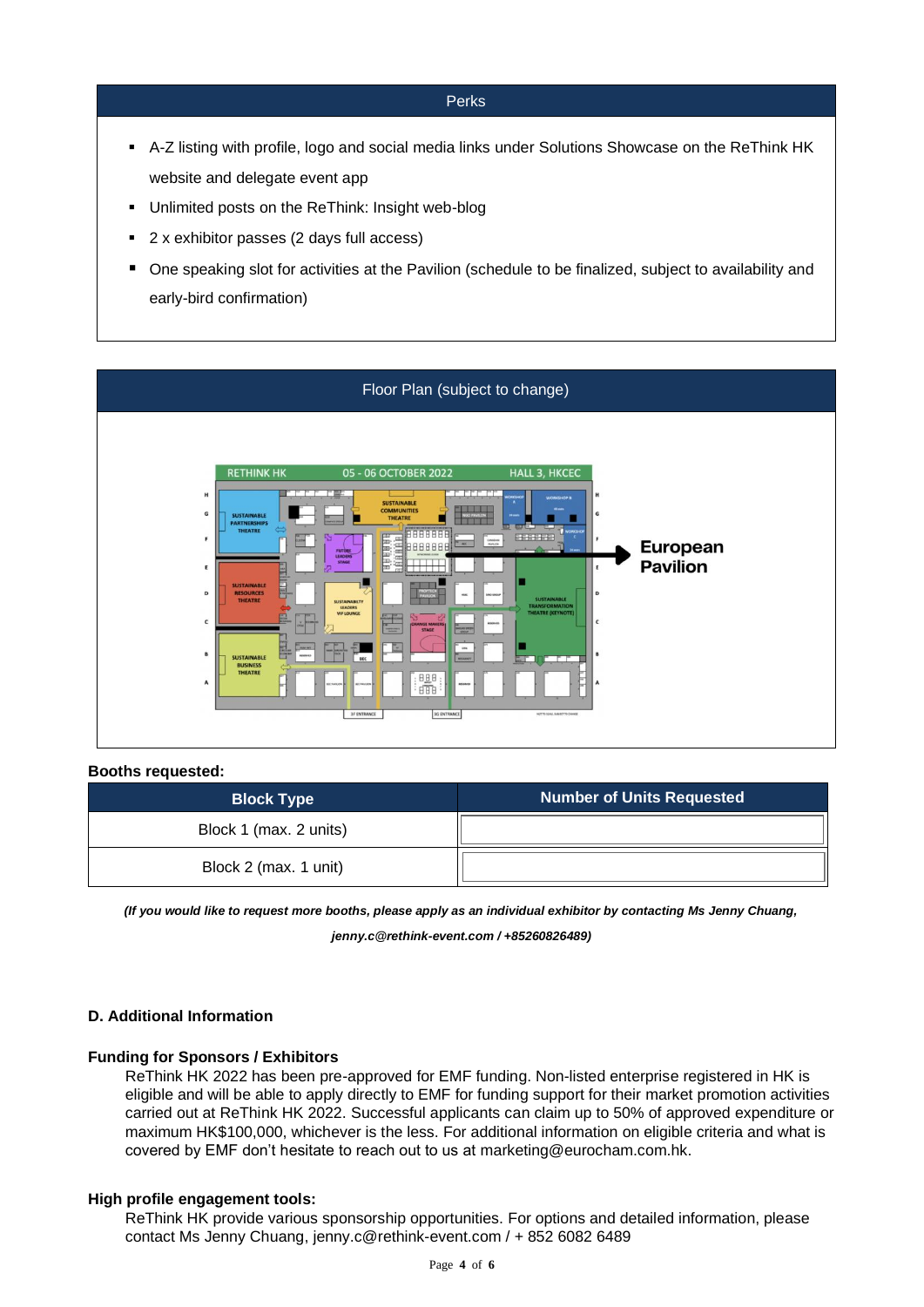# **Part III Terms of Participation and Payment Method**

## **Specific Terms and Conditions:**

The completed form should be sent by email to marketing@eurocham.com.hk or post together with the full payment of the aforementioned fee. The payment shall be arranged on or before the application **deadline** via one of the methods listed below:

## 1. **Payment options**:

- Cheque: please issue a crossed cheque made payable to **"The European Chamber of Commerce in Hong Kong"** and mail it to Room 48, 5/F, theDesk United Centre, 95 Queensway, Admiralty. Please STATE "ReThink 2022 Fee" on the envelope and at the back of the cheque. Otherwise, your application will not be processed.
- Bank transfer: please transfer the exhibition fee to "**The European Chamber of Commerce in Hong Kong**" *<<This name must be in full, if not enough space, please write in message section, "Full Beneficiary name: The European Chamber of Commerce in Hong Kong >>*

Bank Name: HSBC Hong Kong

Bank Address: 1 Queen's Road Central, Hong Kong

Bank Code: 004

Swift/BIC code: HSBCHKHHHKH

Account No.: 741-293617-838

#### **A receipt will be provided only upon request.**

\* HKD only. All banking charges, if any, are to be borne by the applicant. Please QUOTE "Pay full amount to beneficiary and all charges are debited to remitters" and "ReThink 2022 Exhibition Fee" in the T/T form as our verification.

For those undertaking a bank transfer, please scan the bank transfer receipt and send it to marketing@eurocham.com.hk. Otherwise, your application will not be processed.

- 2. Once the application is approved by The European Chamber of Commerce in Hong Kong, the exhibition fee is non-refundable.
- 3. In case of event cancellation due to unforeseeable circumstances, The European Chamber of Commerce in Hong Kong will fully reimburse the exhibition fee as soon as practicable.